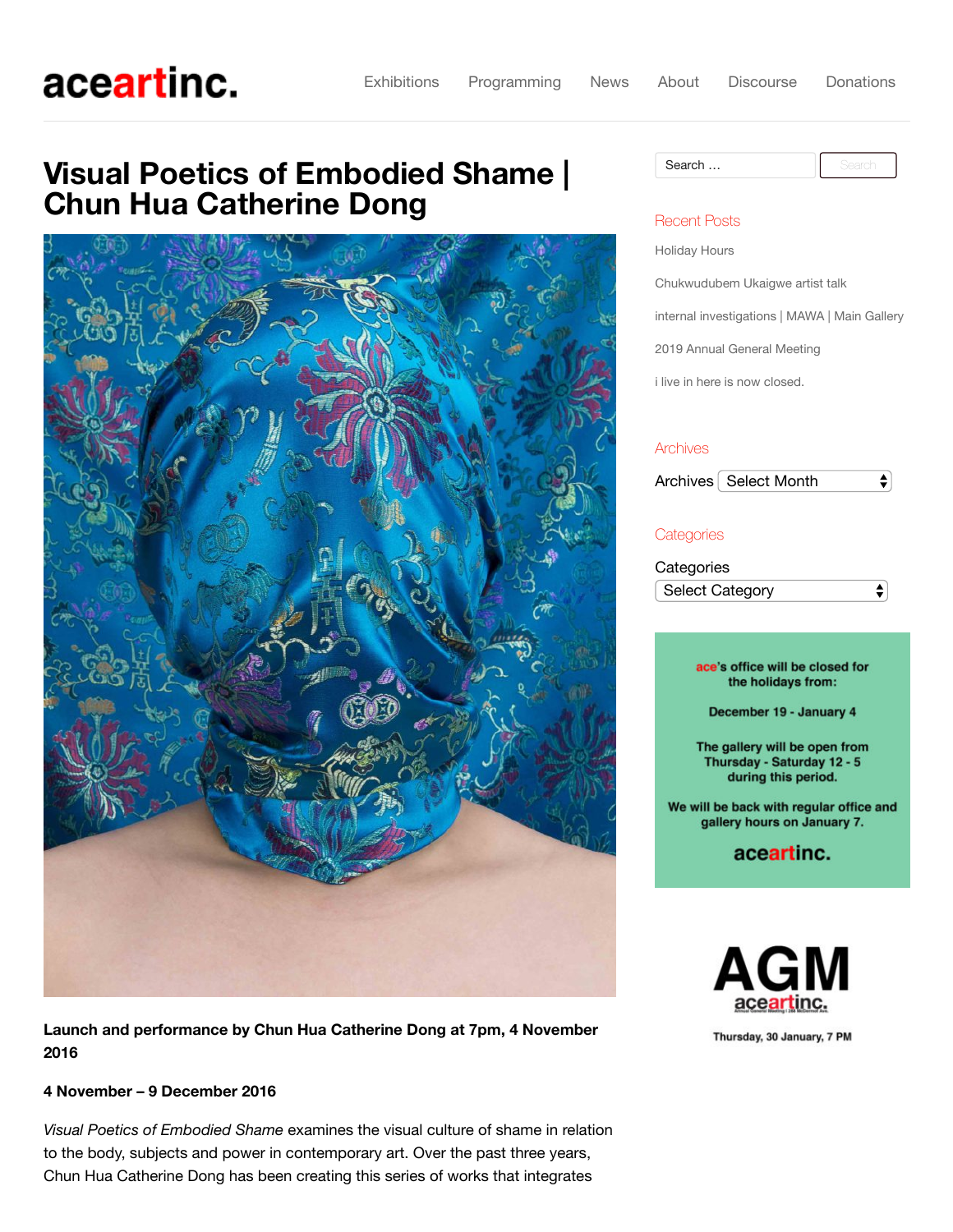performance, photography, video, and installation. Her focus is exploring the visual culture of shame associated with vulnerability in its personal and socio-political dimensions, deconstructing the experience of shame through gestures, moments, and audience participation. In her practice, she considers feminism, globalization, and psychoanalysis, positioning shame as a feminist strategy of resistance – an ethical practice that seeks altered states of consciousness that possibly leads to restore dignity and humanity.

Image: Chun Hua Catherine Dong | **Skin Deep** | Inkjet print | 16" x 20". Courtesy of the artists.

#### **FRENCH:**

**Vernissage le vendredi 4 novembre 2016 à 19 h avec une performance par Chun Hua Catherine Dong.**

#### **4 novembre – 9 décembre 2016**

*Visual Poetics of Embodied Shame* examinela culture visuelle de la honte en rapport avec le corps, les sujets et le pouvoir dans l'art contemporain. Depuis trois années maintenant, Chun Hua Catherine Dong travaille à créer cette série d'œuvres qui incorpore la performance, la photographie, la vidéo et l'installation. Elle met l'accent sur l'exploration de la culture visuelle de la honte associée à la vulnérabilité dans ses dimensions personnelles et sociopolitiques, déconstruisant l'expérience de la honte par l'entremise de gestes, de moments et de la participation de l'auditoire. Dans sa pratique, elle aborde le féminisme, la mondialisation et la psychanalyse, et positionne la honte comme une stratégie de résistance féministe – une pratique éthique qui cherche des états altérés de conscience qui pourraient mener à la restauration de la dignité et de l'humanité.

Traduction : Simone Hébert Allard

![](_page_1_Picture_7.jpeg)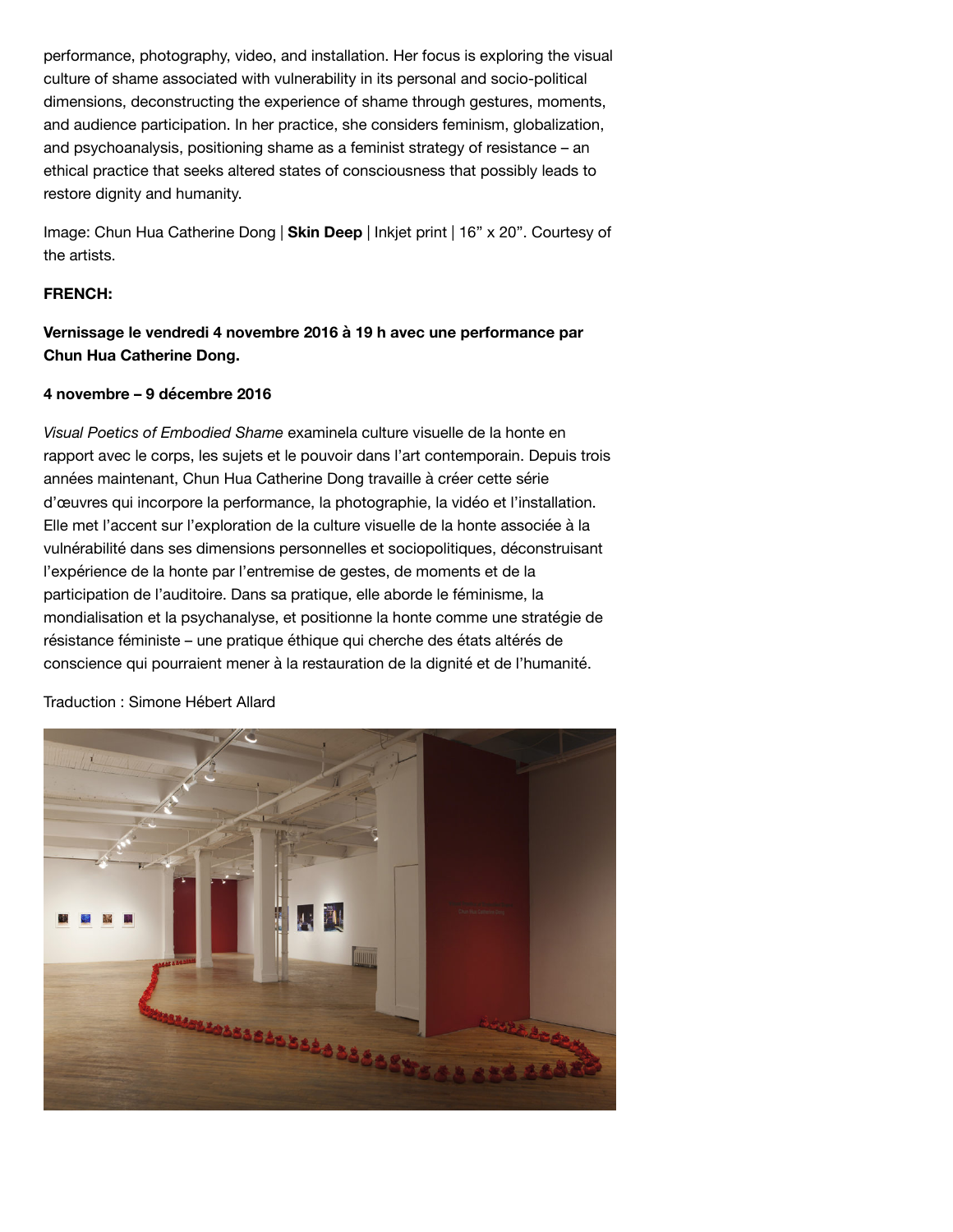![](_page_2_Picture_0.jpeg)

![](_page_2_Picture_1.jpeg)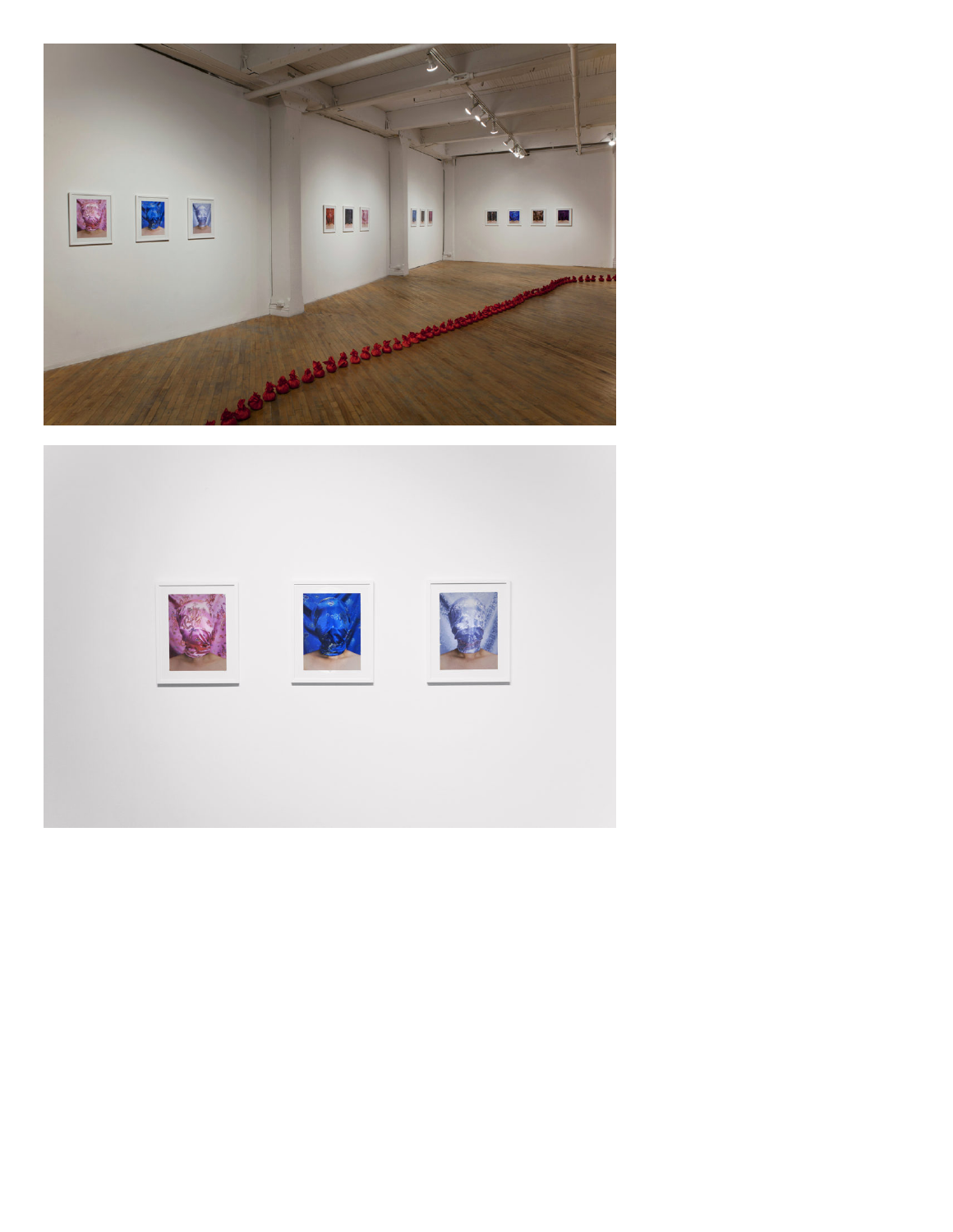![](_page_3_Picture_0.jpeg)

![](_page_3_Picture_1.jpeg)